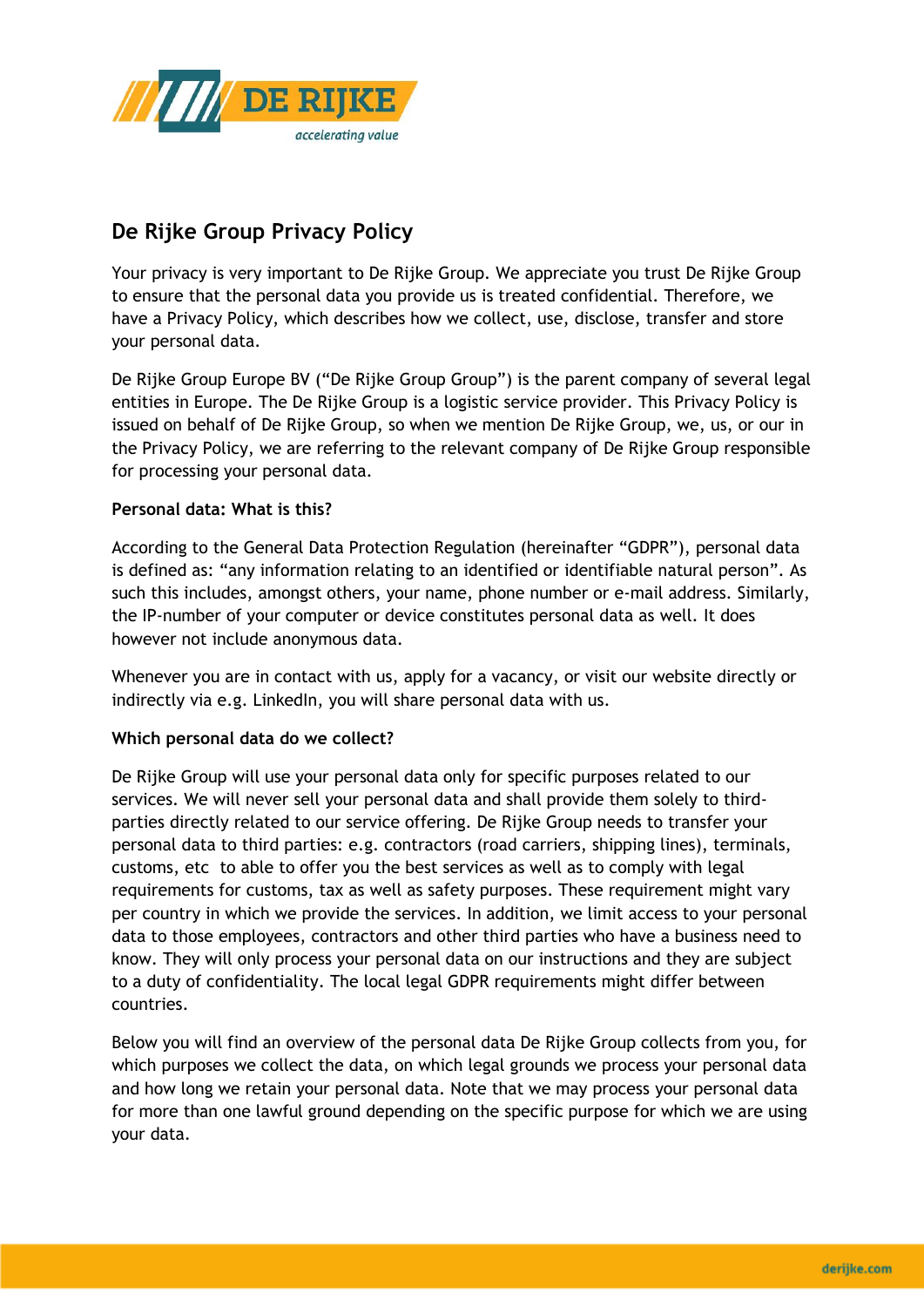| <b>Purpose</b>               | Personal data             | Legal ground          | <b>Retention period</b>              |
|------------------------------|---------------------------|-----------------------|--------------------------------------|
| To create, develop,          | $\cdot$ Name              | For our legitimate    | Until you                            |
| and provide                  | · Email address           | interests, namely for | unsubscribe from                     |
| advertising material.        | $\cdot$ Phone number      | running our business, | the mailing list                     |
|                              | · Address                 | to keep our records   |                                      |
|                              |                           | updated and to        |                                      |
|                              |                           | respond to your       |                                      |
|                              |                           | questions and         |                                      |
|                              |                           | comments.             |                                      |
| To operate, provide          | $\cdot$ Name              | For our legitimate    | As long as business                  |
| our services provide         | $\cdot$ Email address     | interests, namely for | relationship lasts                   |
| and improve our              | $\cdot$ Phone number      | accepting your        |                                      |
| services, as well as         | · Address                 | orders, to keep our   |                                      |
| changes to our               |                           | records updated and   |                                      |
| service agreements           |                           | to respond to your    |                                      |
| and terms $\mathbf{\hat{a}}$ |                           | questions and         |                                      |
| conditions                   |                           | comments.             |                                      |
| To process your              | $\cdot$ Name<br>· Address | For our legitimate    | In line with the                     |
| application for a            | $\cdot$ Date of birth     | interests, namely to  | applicable legal                     |
| vacant job                   | $\cdot$ E-mail address    | process job           | terms, unless you                    |
|                              | $\cdot$ Phone number      | applications          | have given your<br>consent to retain |
|                              | · Curriculum vitae,       |                       |                                      |
|                              | including                 |                       | your personal data.                  |
|                              | information on job        |                       |                                      |
|                              | history, education,       |                       |                                      |
|                              | interests, photo          |                       |                                      |
| To send supplier             | $\cdot$ Name              | For our legitimate    | As long as business                  |
| instructions, such as        | · Email address           | interests, namely for | relationship lasts                   |
| sourcing orders,             | $\cdot$ Phone number      | running our business  |                                      |
| shipping information         | · Address                 | by sending orders /   |                                      |
| and changes to our           |                           | (shipping)            |                                      |
| service level                |                           | instructions, to keep |                                      |
| agreement as well as         |                           | our records updated   |                                      |
| terms & conditions           |                           | as well as to respond |                                      |
|                              |                           | to your questions     |                                      |
|                              |                           | and comments.         |                                      |
| Auditing, data               | $\cdot$ Name              | For our legitimate    | As long as business                  |
| analysis and research        | $\cdot$ Email address     | interests, namely to  | relationship lasts                   |
| to improve services          | $\cdot$ Phone number      | keep our website      |                                      |
| and customer                 | · Address                 | updated and           |                                      |
| communication                |                           | relevant, to develop  |                                      |
|                              |                           | our business.         |                                      |
| Visiting our locations       | $\cdot$ Name              | To safeguard your     | 1 month                              |
|                              | · Company                 | and our safety.       |                                      |
|                              | $\cdot$ Phone number      |                       |                                      |
|                              | · License plate           |                       |                                      |

Visiting our website or use our customer and/or supplier portals, will lead to automated processing of your personal data as well as data on the usage of the systems provided by the portals.